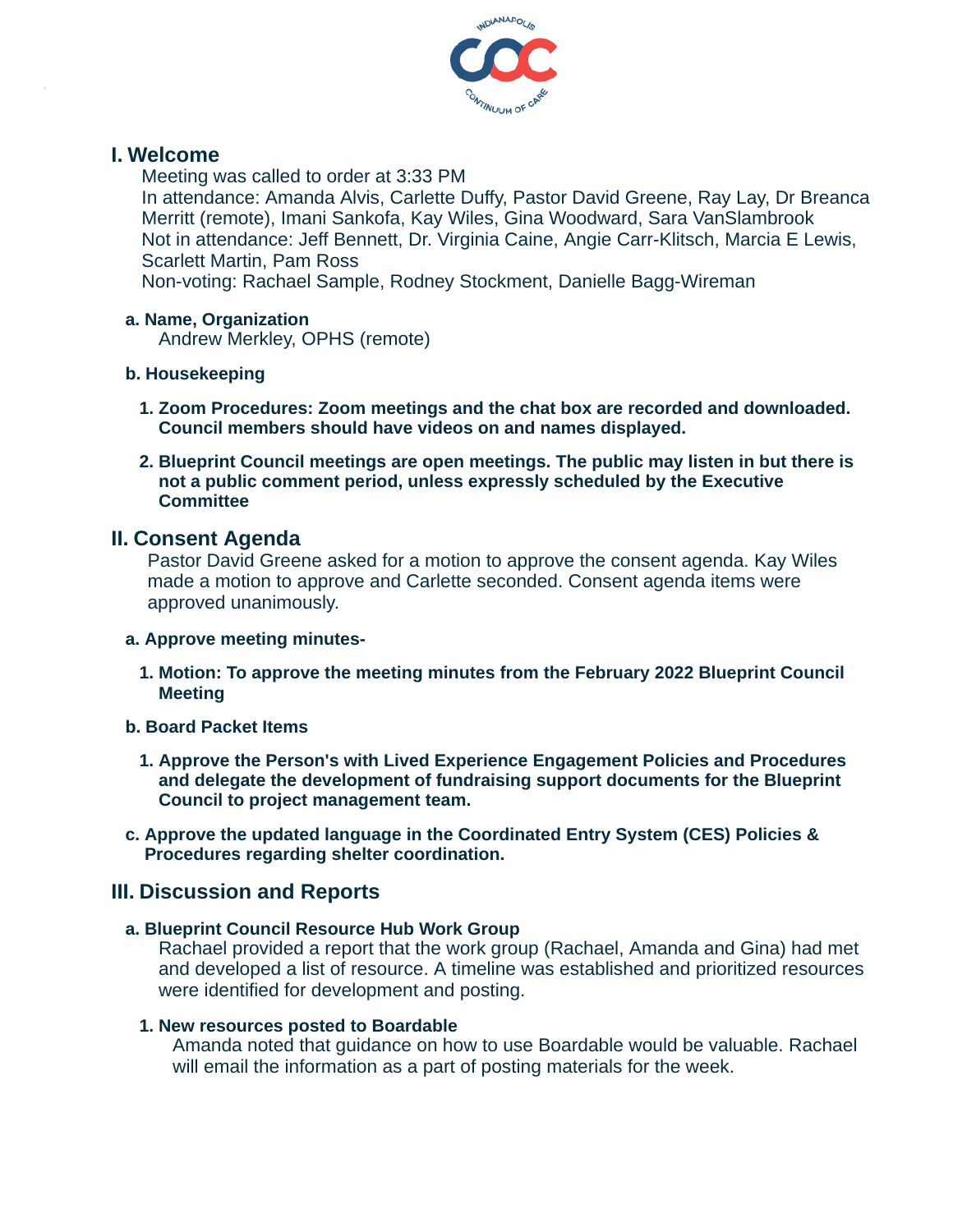#### **2. Timeline of upcoming resources**

Priority was placed on basic information on Housing First, acronyms, and a Boardable guide. Information will start being posted this week with a month long timeline for the initial resources to be posted. Please note when items are posted to Boardable. All items are optional for members to review, but we hope they are helpful.

#### **b. Blueprint Council Review of Roles Commitments and Expectations**

See the CoC Charter here: https://www.indycoc.org/uploads/1/4/0/8/140828032/coc\_coordination -\_indianapolis\_coc\_governance\_charter\_2019\_-\_05.22.19.pdf

#### **1. Review of CoC Charter Language**

Rachael review the CoC charter language on Council and Member responsibilities. Please contact Pastor Greene if you don't feel you can align with these expectations, including the attendance at 75% of meetings (members can miss no more than 3 meetings this year).

We will be tracking attendance and Exec Committee will be reviewing if individuals are not meeting expectations.

#### **2. Member Discussion**

New meeting dates were presented in the Board packet. Expectations and responsibilities were discussed in the Packet and in the presentation. Please contact Pastor Greene by April 29 if you need to step down.

Discussion questions:

1) Where do we need more clarity on expectations or responsibilities?

2) What resources do Council members need to better fulfill these expectations?

Pastor Greene has 2 goals: house as many people as we can, reduce the number of people who are becoming homeless again after permanent housing/keeping them housed.

Monthly meetings will ensure we don't miss opportunities, help us to keep accountable to our goals.

Sara suggested we can shorten meeting times. Moving items into the consent agenda may support this. The Blueprint Council Executive Committee will be reviewing everything that needs to be approved in advance to determine if it is necessary for full discussion or if there are items can be done in the consent agenda format.

Other committee opportunities need to be identified: dashboard discussions may end up creating more opportunity for committees/work groups, racial equity work group is not currently convening but will be once capacity is added (CHIP is selecting a consultant to do that).

Move council meetings to 75 minutes and reevalute the length in 6 months. Consensus with the group to move to one hour. Adjusted to 75 minutes at the end of the meeting to account for new members catching up and Q&A time

It was suggested that we use the Boardable platform for discussion on items in advance to help unpack questions in advance of the meeting.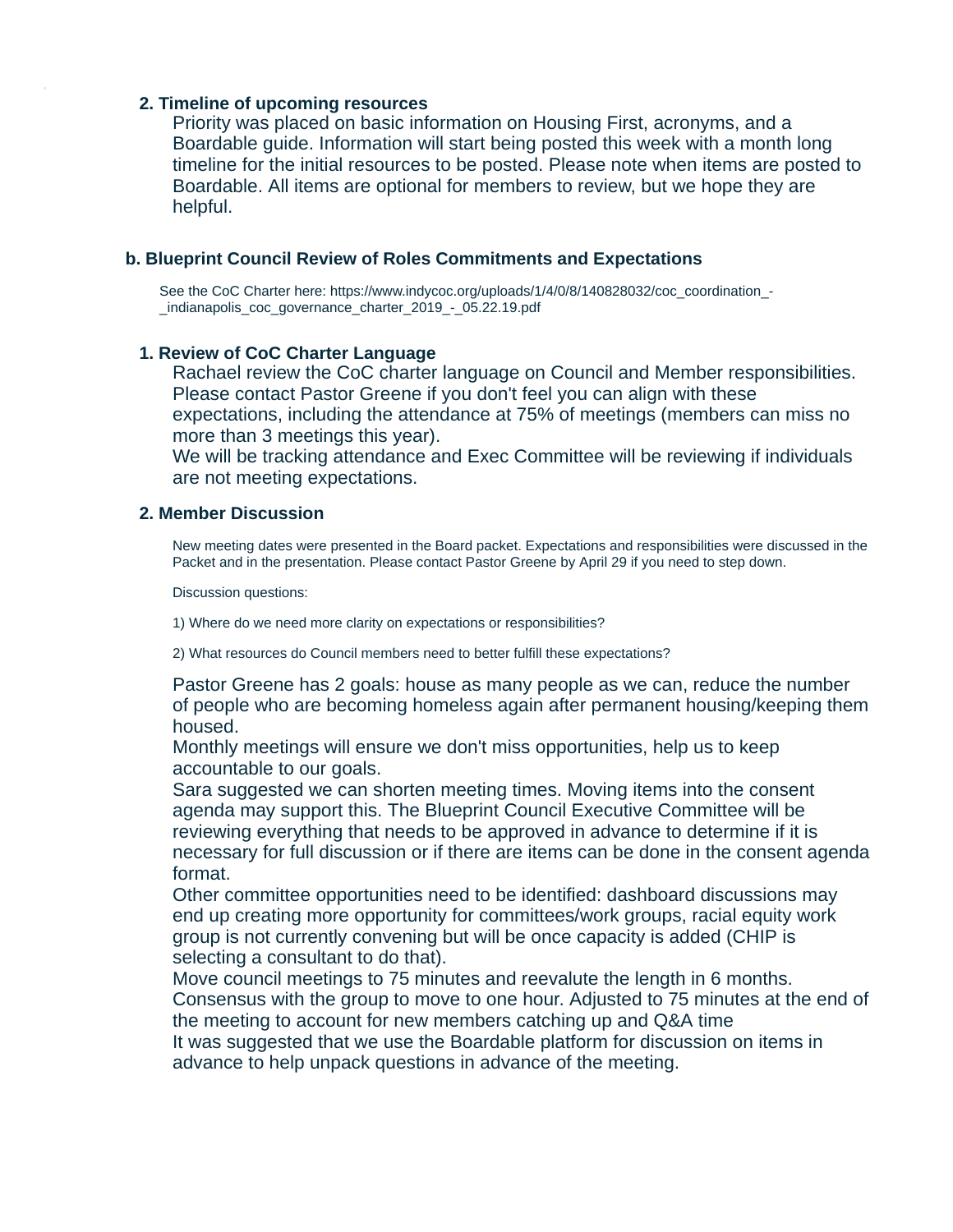#### **c. Data Review and Discussion**

Danielle will be presenting data from our CoC dashboards for discussion.

Dashboard: changes are coming to data completeness, but they will be moving into a data quality dashboard.

Length of stay calculation may be adjusted as we unpack unsheltered homelessness/how we would track this and data quality/standards.

Length of time in program/referral to housed. Breakdown by funding source. Danielle will provide (in the memo) a breakdown from referral to housed for 2021. It took an average of 82 days from referral to housed for PSH, 81 days from referral to housed for RRH.

Returns data by funding type (provide guidance on titles of program names for folks to examine the data)

Services in housing- what are the services being provided and are they helping people remain housed?

Information on inventory (what types of units do we have) would be helpful to understand where people are going and whether they can stay. Scatter site, project based, differences?

Housing to Recovery fund (tracking people who are rehoused) could this be information that we share about CoC programs

System navigation- we will be coming back to the Blueprint Council to talk about system navigation.

Gina shared: ARP funding for system navigation in schools, connecting prevention/diversion systems, defining navigation similarly between our systems will help align our systems/compliment services if families need housing from homeless response

# **IV. New (Other) Business**

### **a. Camp Closure Policy Reminder and Update**

### **1. Additional updates**

**2. Blueprint Council policy dictates that members are notified when camp closures occur.**

Rachael reminded members that as a part of Council policies, we inform them when there is a camp closure.

## **V. Comments, Announcements, and Other Business**

### **a. 2022 Meeting schedule**

Rachael thought meeting in Sept might move to Sept 12 (correction: CHIP staff event will be later in the week, meeting will stay on Sept 19).

### **1. Please look for Boardable appointments for additional 2022 meetings.**

Meetings will be scheduled for in person, with next several meetings offering online option to compliment. Additional meetings will be added, meetings will be 75 minutes.

## **VI. Next Meeting Date**